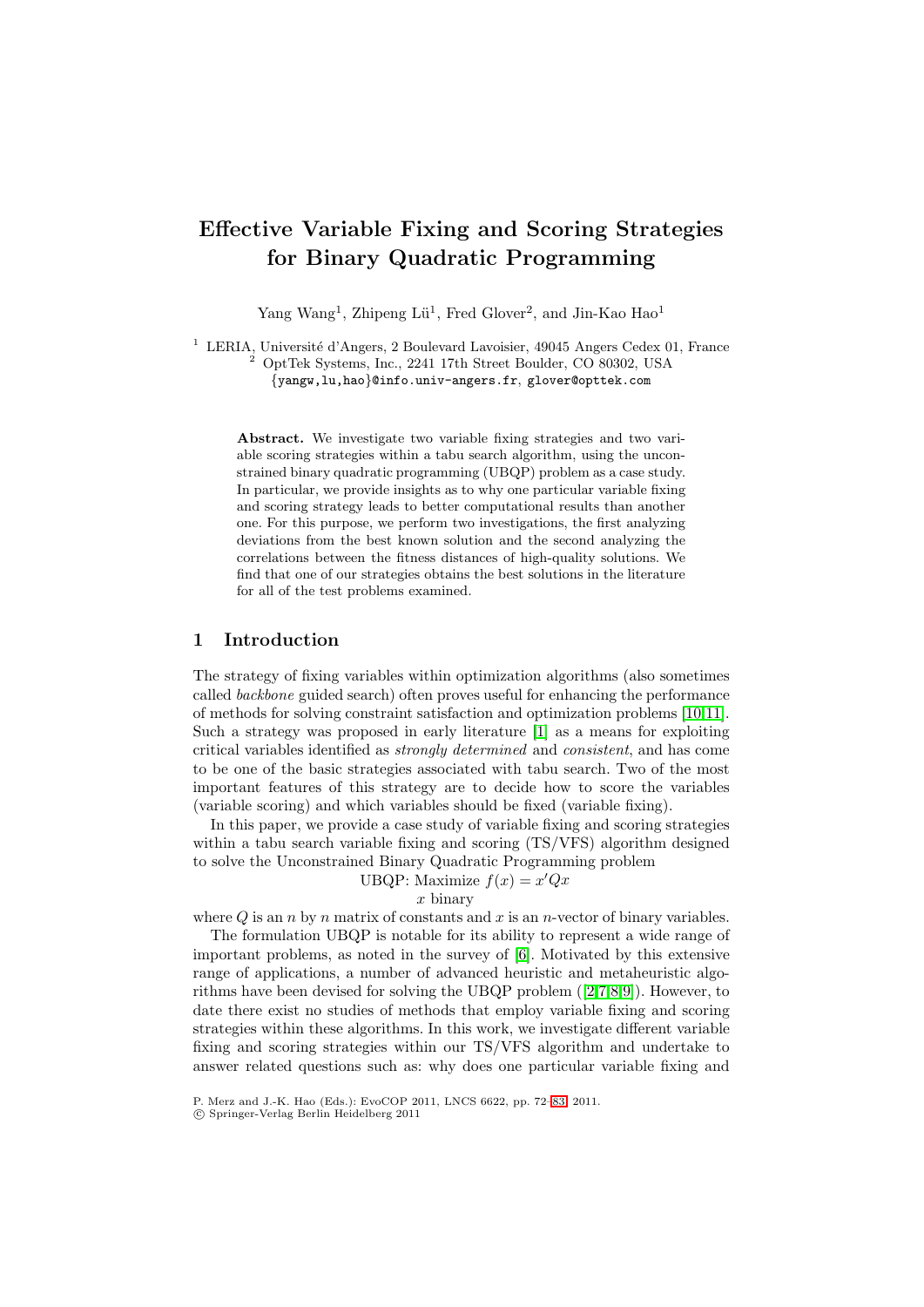scoring strategy lead to better computational results than another one? Which aspects are more important in designing effective optimization algorithms using variable fixing and scoring?

To this end, we present an experimental analysis of two variable fixing strategies and two variable scoring strategies within the TS/VFS algorithm. The analysis shows that the computational results strongly depend on the variable fixing strategies employed but are not very sensitive to the variable scoring methods. Moreover, the analysis sheds light on how different fixing and scoring strategies are related with the search behavior and the search space characteristics.

### **2 The TS Variable Fixing and Scoring Algorithm**

Algorithm [1](#page-1-0) describes the framework of our TS/VFS algorithm. It begins with a randomly constructed initial solution x*<sup>s</sup>* and repeatedly alternates between a tabu search procedure and a phase that either fixes or frees variables until a stop criterion is satisfied. The TS procedure is employed for maxIter iterations to improve the input solution and to obtain  $p$  best solutions cached in  $P$  as the reference solutions, which are used to score and fix variables.

<span id="page-1-0"></span>

|     | <b>Algorithm 1.</b> Pseudo-code of the TS/VFS algorithm for UBQP              |                     |
|-----|-------------------------------------------------------------------------------|---------------------|
|     | 1. <b>Input</b> : matrix $Q$                                                  |                     |
|     | 2. Output: the best binary <i>n</i> -vector $x^*$ found so far                |                     |
|     | 3. $x^* = \emptyset$ ; $f(x^*) = -\infty$ ; $f_n = -\infty$ ; $C = \emptyset$ |                     |
|     | 4. repeat                                                                     |                     |
| 5.  | Construct an initial solution $x^s$ $(x_j^s = x_j^0, j \in C)$                | (Section 3.2)       |
|     | 6. $x' \leftarrow$ TabuSearch $(x^s, maxIter)$                                | (Section 2.2)       |
|     | 7. Keep p best solutions found during $TabuSearch$ in population P, $ P =p$   |                     |
|     | 8. if $f(x') > f(x^*)$ then                                                   |                     |
|     | 9. $x^* = x'$                                                                 |                     |
| 10. | end if                                                                        |                     |
| 11. | if $f(x') > f_p$ then                                                         |                     |
| 12. | $VarScore \leftarrow$ Fixing Scoring Strategy $(P)$                           | (Section 2.1 & 3.1) |
| 13. | $VarSorted \leftarrow FixingScoreSorting(VarScore)$                           |                     |
| 14. | $FixedVar \leftarrow FixingStrategy(VarSorted, FixedNum)$                     | (Section 3.2)       |
| 15. | else                                                                          |                     |
| 16. | $VarScore \leftarrow$ Freeing Scoring Strategy (P)                            | (Section 2.1 & 3.1) |
| 17. | $VarSorted \leftarrow$ FreeingScoreSorting( $VarScore$ )                      |                     |
| 18. | $FixedVar \leftarrow$ FreeingStrategy( $VarSorted$ , DroppedNum)              | (Section 3.2)       |
| 19. | end if                                                                        |                     |
| 20. | $f_n = f(x^*)$                                                                |                     |
|     | 21. <b>until</b> a stop criterion is satisfied                                |                     |

If the objective value  $f(x')$  obtained by the current round of TS is better than the previous one  $f_p$ , a variable fixing phase is launched. Specifically, the fixing phase consists of three steps: *FixingScoringStrategy*, *FixingScoreSorting*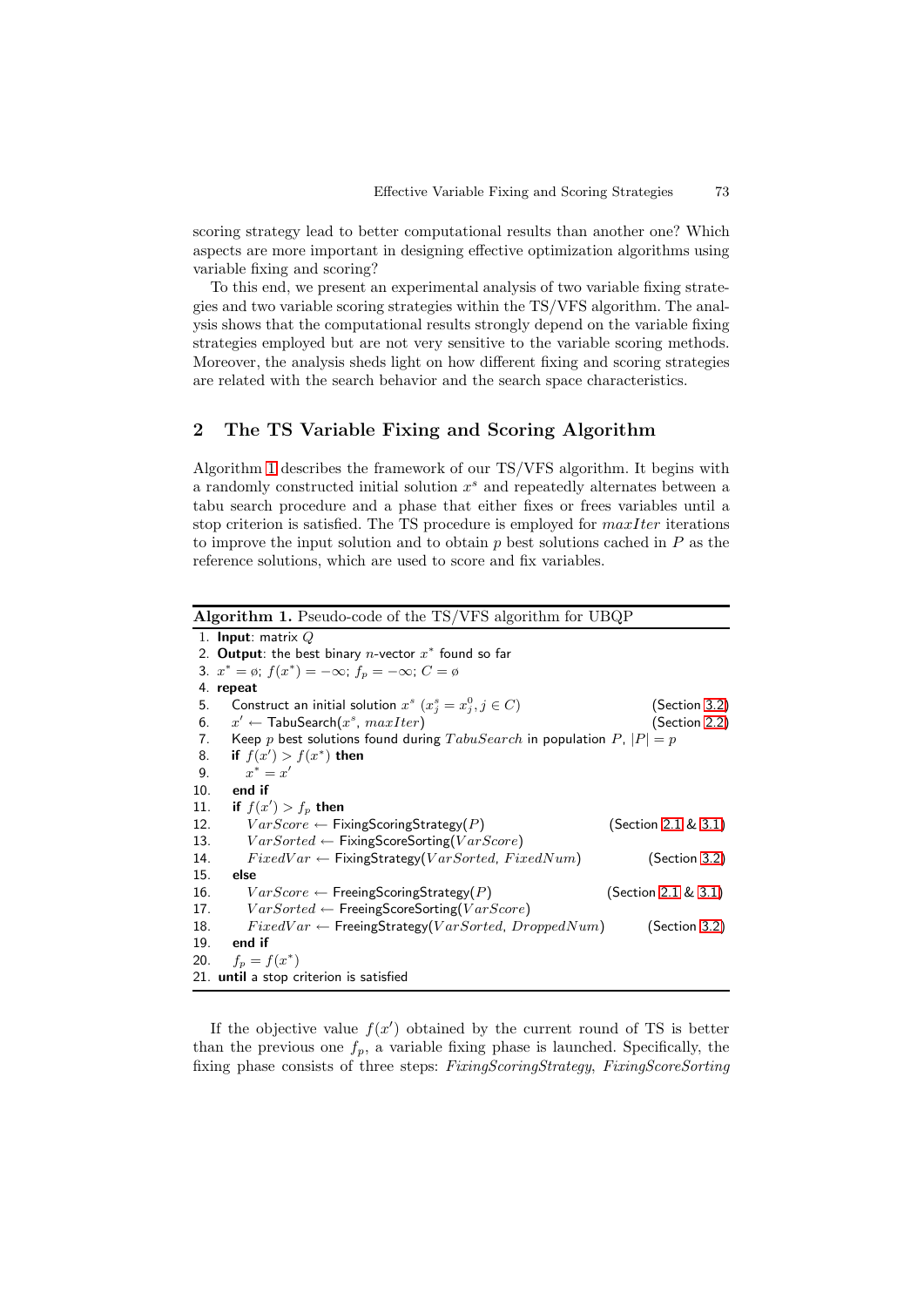and *FixingStrategy*. *FixingScoringStrategy* is used to give score values to variables and then *FixingScoreSorting* to sort the variables according to these values. *FixingStrategy* determines a number *FixedNum* of variables that go into a set *FixedVar* of variables to be fixed whose index set F is referenced in Algorithm [1.](#page-1-0) Consequently, the set of variables *FixedVar* will not be allowed to change its composition during the next round of TS, although conditionally changing the value of a fixed variable is another interesting strategy worthy of further investigation. It is understood that the values of variables  $x_j^s$  in the starting solution  $x^s$  are selected randomly except for  $j \in F$ .

On the contrary, if the TS procedure fails to find an improved solution relative to  $f_p$ , the algorithm performs the freeing phase to release some of the fixed variables to permit these variables to change their values during the next round of TS. Similar to the fixing phase, the freeing phase also consists of three steps. To describe these steps we make use of the following definitions.

#### <span id="page-2-0"></span>**2.1 Definitions**

**Definition 1.** Relative to a given solution  $x' = \{x'_1, x'_2, ..., x'_n\}$  and a variable  $x_i$ , the (objective function) *contribution* of  $x_i$  in relation to  $x'$  is defined as:

$$
VC_i(x') = (1 - 2x_i)(q_{ii} + \sum_{j \in N \setminus \{i\}} q_{ij}x_j)
$$
 (1)

As noted in  $[2]$  and in a more general context in  $[4]$ ,  $VC<sub>i</sub>(x')$  identifies the change in  $f(x)$  that results from changing the value of  $x'_{i}$  to 1 -  $x'_{i}$ ; i.e.,

$$
VC_i(x') = f(x'') - f(x')
$$
 (2)

where  $x''_j = x'_j$  for  $j \in N - \{i\}$  and  $x''_i = 1 - x'_i$ . We observe that under a maximization objective if  $x'$  is a locally optimal solution, as will typically be the case when we select x' to be a high quality solution, then  $VC_i(x') \leq 0$  for all  $i \in N$ , and the current assignment  $x_i = x'_i$  will be more strongly determined as  $VC_i(x')$  is "more negative".

**Definition 2.** Relative to a given population of solutions  $P = \{x^1, \ldots, x^p\}$ and their corresponding objective values  $FV = \{f(x^1),...,f(x^p)\}\)$  indexed by  $I = \{1, \ldots, p\}$ , and relative to a chosen variable  $x_i$ , let  $P_i(0) = \{k \in I : x_i^k = 0\}$ and  $P_i(1) = \{k \in I : x_i^k = 1\}$ , the (objective function) *contribution* of  $x_i$  in relation to  $P$  is defined as follows.

Contribution for  $x_i = 0$ :

$$
VC_i(P:0) = \sum_{k \in P_i(0)} (\beta \cdot VC_i(x^k) + (1 - \beta) \cdot \tilde{A}(f(x^k)) \cdot VC_i(x^k))
$$
 (3)

Contribution for  $x_i = 1$ :

$$
VC_i(P:1) = \sum_{k \in P_i(1)} (\beta \cdot VC_i(x^k) + (1 - \beta) \cdot \tilde{A}(f(x^k)) \cdot VC_i(x^k)) \tag{4}
$$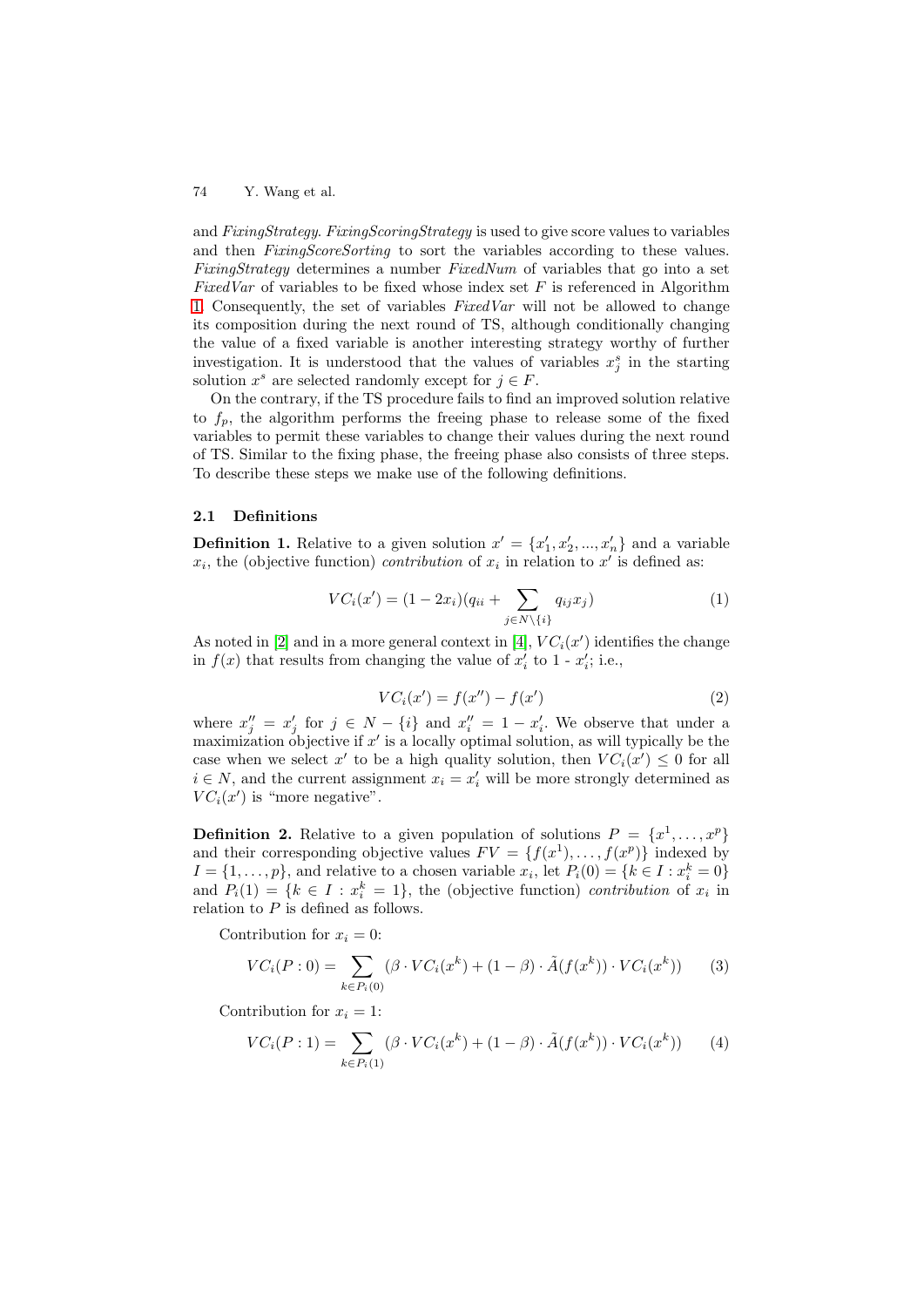where  $f_{min}$  and  $f_{max}$  are respectively the minimum and maximum objective values of the set FV and  $\tilde{A}(\cdot)$  represents the normalized function:

$$
\tilde{A}(f(x^{k})) = (f(x^{k}) - f_{min})/(f_{max} - f_{min} + 1)
$$
\n(5)

Notice that this scoring function not only considers the contributions of the variables but also the relative quality of the solution with respect to other reference solutions in the population  $P$ . Relative to variable  $x_i$  and a population  $P$ , The score of  $x_i$  is then defined as:

$$
Score(i) = max\{VC_i(P:0), VC_i(P:1)\}
$$
\n
$$
(6)
$$

### <span id="page-3-0"></span>**2.2 Tabu Search**

Our TS procedure begins from a starting solution x*<sup>s</sup>* as indicated in Algorithm [1](#page-1-0) and uses a *neighborhood* defined by the simple *one-flip move*. Once the method is launched, the variables in  $FixedVar$  are held fixed during the execution of the TS procedure. The method incorporates a *tabu list* as a "recency-based" memory structure to assure that solutions visited within a certain span of iterations, called the tabu tenure, will not be revisited [\[3\]](#page-11-10). In our implementation, we elected to set the tabu tenure by the assignment  $TabuTermre(i) = tt + rand(10)$ , where tt is a given constant  $(n/100)$  and rand(10) takes a random value from 1 to 10. Interested readers are referred to [\[4,](#page-11-9)[7\]](#page-11-5) for more details.

#### **2.3 Reference Solutions**

Reference solutions are used for fixing or freeing variables. We conjecture that there exists a subset of variables, of non-negligible size, whose optimal values are often also assigned to these same variables in high quality solutions. Thus, our goal is to identify such a critical set of variables and infer their optimal values from the assignments they receive in high quality solutions. Our expectation is that this will reduce the search space sufficiently to enable optimal values for the remaining variables to be found more readily. On the basis of this conjecture, we maintain a set of reference solutions consisting of good solutions obtained by TS. Specifically, we take a given number  $p$  of the best solutions from the current round of TS (subject to requiring that these solutions differ in a minimal way), which then constitute a solution population  $P$  for the purpose of fixing or freeing variables. In our implementation, we empirically set  $p = 20$ . (A more refined analysis is possible by a strategy of creating clusters of the solutions in the reference set and of considering interactions and clusterings among subsets of variables as suggested in [\[1\]](#page-11-2).)

### **2.4 Variable Fixing Procedure**

Given the reference solutions, our variable fixing procedure consists of three steps: *FixingScoringStrategy*, *FixingScoreSorting* and *FixingStrategy*. Variables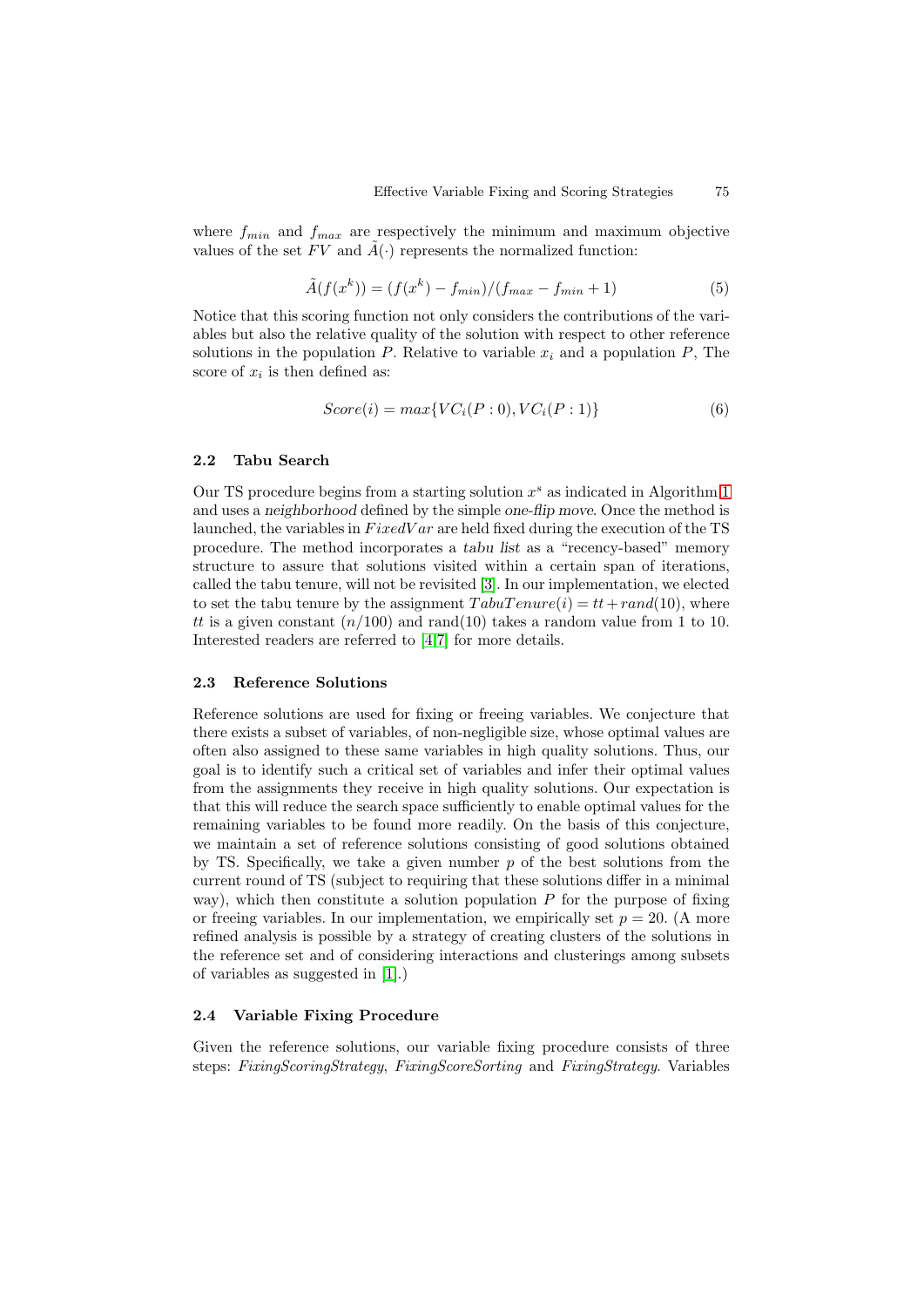are scored using Eq. (6) and sorted according to their scores in a non-decreasing order. We then decide how many variables with the smallest contribution scores should be fixed at their associated values  $x_i'$  at the current level and fix them so that these variables are compelled to receive their indicated values upon launching the next round of TS.

Let  $Fix(h)$  denote the number of new variables  $(na)$  that are assigned fixed values and added to the fixed variables at fixing phase h. We begin with a chosen value Fix1 for Fix(1), referring to the number of fixed variables at the first fixing phase and then generate values for higher fixing phases by making use of an "attenuation fraction" g as follows. We select the value  $Fix1=0.25n$ and the fraction  $q = 0.4$ .

 $Fix(1) = Fix1$  $Fix(h) = Fix(h-1) \cdot g$  for  $h > 1$ 

#### **2.5 Variable Freeing Procedure**

Experiments demonstrate that in most cases, the fixed variables match well with the putative optimal solution. Nevertheless, it is possible that some of these variables are wrongly fixed, resulting in a loss of effectiveness of the algorithm. In order to cope with this problem, it is imperative to free the improperly fixed variables so that the search procedure can be put on the right track.

Like the fixing procedure, the freeing procedure also consists of three steps: *FreeingScoringStrategy*, *FreeingScoreSorting* and *FreeingStrategy*. Contrary to the fixing phase, the number of the variables freed from their assignments at each freeing phase is not adjusted, due to the fact that at each phase only a small number of variables are wrongly fixed and need to be freed. Specifically, we set the number nd of fixed variables to free to 60. Then, these selected fixed variables are free to receive new values when initiating the next round of TS.

# **3 Variable Scoring and Fixing Strategies**

### <span id="page-4-0"></span>**3.1 Variable Scoring Strategy**

We introduce two variable scoring strategies: the first one only considers the contribution of the variables (Definition 1) in the reference solutions while the second one simultaneously considers this contribution and the quality of reference solutions. By Definition 2 in Section [2.1,](#page-2-0) the part of the equation multiplied by  $1-\beta$  is obviously equal to 0 if  $\beta$  is 1.0, which implies that the objective values of the reference solutions are neglected. This constitutes our first variable scoring strategy. We introduce the second variable scoring strategy by simultaneously considering the solution quality of the reference solutions, implemented by assigning a value to  $\beta$  from the interval [0, 1], selecting  $\beta = 0.4$  in our experiment.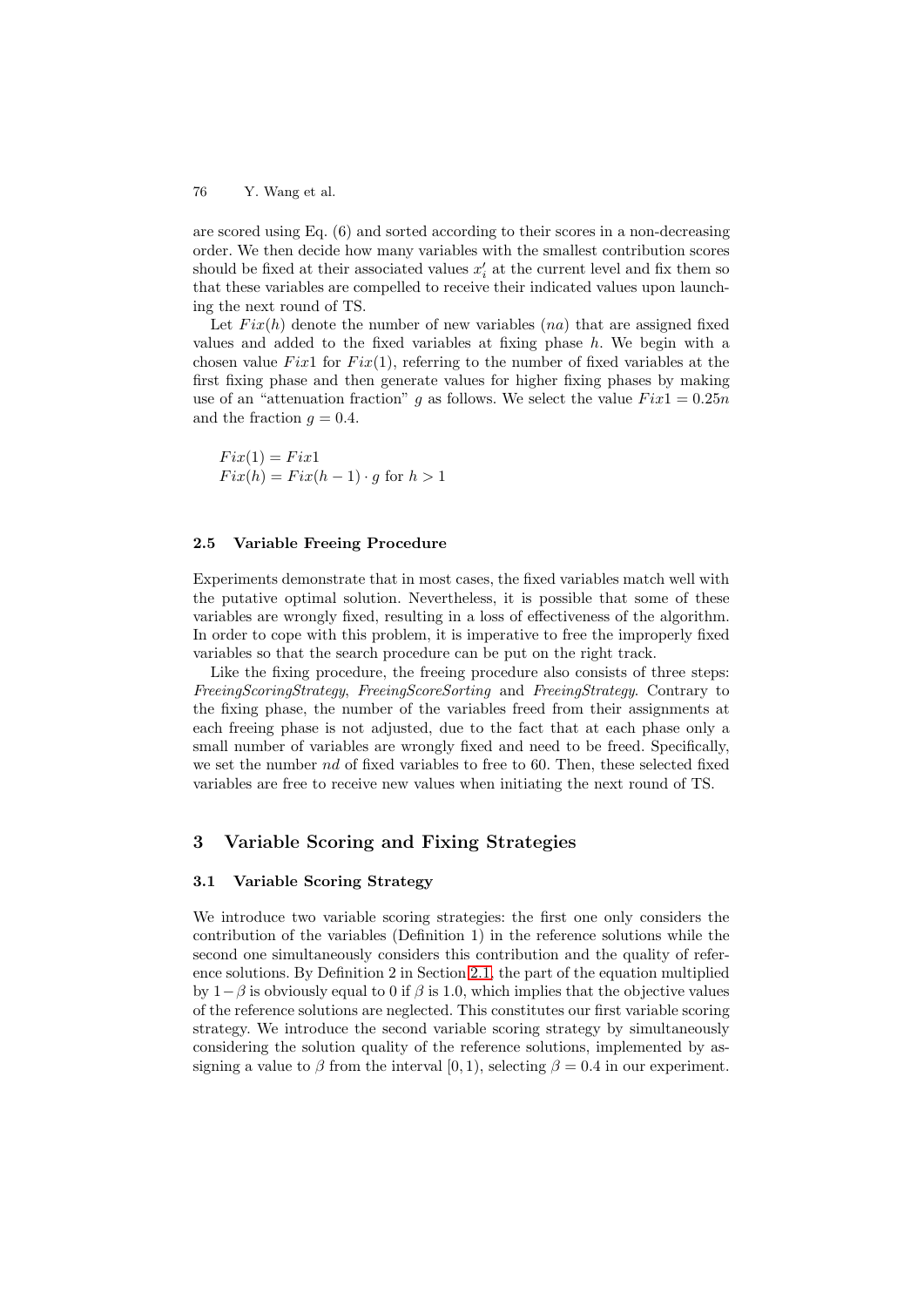#### <span id="page-5-0"></span>**3.2 Variable Fixing Strategy**

In order to describe the variable fixing and freeing strategies more precisely, the following is useful. Let  $F$  denote the index set for the fixed variables and  $U$ the index set for the free (unfixed) variables. Note that  $F$  and  $U$  partition the index set  $N = \{1, \ldots, n\}$ , i.e.,  $F \cup U = N$ ,  $F \cap U = \emptyset$ . Let na be the number of variables to be added when new variables are fixed and nd the number of variables to be dropped when new variables are freed. In addition, let  $x_i^F$ , for i ∈ F, denote the current values assigned to the fixed variables, and let x*<sup>s</sup>* denote the starting solution at each run of TS. Then, at each iteration our algorithm begins by setting:  $x_i^s = x_i^F$  for  $i \in F$  and  $x_i^s = Rand[0, 1]$  for  $i \in U$  and the tabu search procedure is launched to optimize this constructed initial solution. The two variable fixing strategies are described as follows:

#### **Variable Fixing Strategy 1 (FIX1):**

Order the elements of  $i \in U$  such that  $score(i_1) \leq \ldots \leq score(i_{|U|})$ Let  $F(+) = i_1, \ldots, i_{na}$  $F := F \cup F(+)$  (| $F| := |F| + na$ )  $U := U - F(+)$  (|U| := |U| – na)  $x_i^F = x_i^0$  for  $i \in F(+)$ ,  $(x_i^F$  is already determined for  $i \in \text{``previousF''} :=$  $F - F(+)$  and  $x_i^0$  represents the value that  $x_i$  should be assigned to according to Eq. (6), i.e.,  $x_i^0 = 0$  if  $VC_i(P:0) < VC_i(P:1)$  and  $x_i^0 = 1$  otherwise.)

### **Variable Freeing Strategy 1 (FREE1):**

Order the elements of  $i \in F$  such that  $score(i_1) \geq \ldots \geq score(i_{|F|})$ Let  $F(-) = i_1, \ldots, i_{nd}$  $F := F - F(-)(|F|) := |F| - nd$  $U := U \cup F(-)(|U| := |U| + nd)$ 

### **Variable Fixing Strategy 2 (FIX2):**

Set  $|F| := |F| + na$ Order the elements of  $i \in N$  such that  $score(i_1) \leq \ldots \leq score(i_n)$ (We only need to determine the first  $|F|$  elements of this sorted order.) Let  $F = i_1, \ldots, i_{|F|}$  $U := N - F(|U| := |U| - na)$  $x_i^F = x_i^0$  for  $i \in F$ 

## **Variable Freeing Strategy 2 (FREE2):**

Set  $|F| := |F| - nd$ Order the elements of  $i \in N$  such that  $score(i_1) \leq \ldots \leq score(i_n)$ (We only need to determine the first  $F$  elements of this sorted order.) Let  $F = i_1, ..., i_{|F|}$  $U := N - F(|U| := |U| + nd)$  $x_i^F = x_i^0$  for  $i \in F$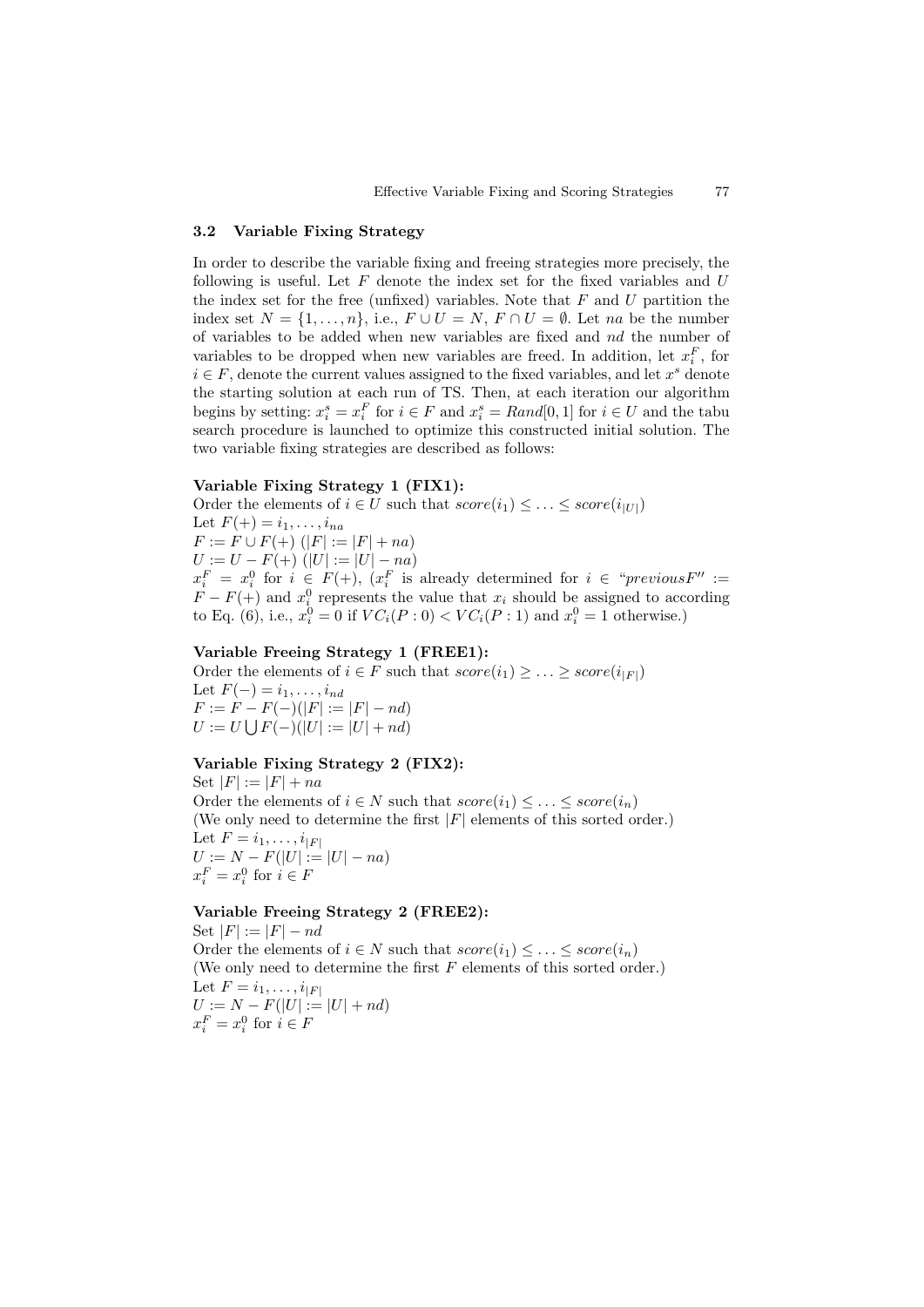The strategy FIX1 differs in two ways from FIX2. At each fixing phase, FIX2 fixes  $|F|$  variables, while FIX1 only fixes na new variables since  $|F|$  – na variables are already fixed. In other words, once a variable is fixed by the strategy FIX1, its value cannot be changed unless a freeing phase frees this variable. Instead of inheriting the previously fixed variable assignment as in FIX1, FIX2 selects all  $|F|$  variables to be fixed at each fixing phase.

In the freeing phase, the strategy FREE1 only needs to score variables belonging to  $F$  and then to select those with the highest scores to be freed, while FREE2 redetermines the variables to be freed each time.

### **3.3 Four Derived Algorithms**

Our four key variants of the TS/VFS algorithm consist of the combination of the two variable fixing strategies and the two variable scoring strategies. Specifically, using  $\beta = 1.0$  as our scoring strategy, we employ the variable fixing strategies FIX1 and FIX2 to get the first two algorithms, respectively. Likewise, the third and fourth algorithms are derived by combining the scoring strategy  $\beta = 0.4$ with FIX1 and FIX2, respectively.

### **4 Experimental Results**

### **4.1 Instances and Experimental Protocol**

To evaluate the variable scoring and fixing strategies, we test the four variants of the TS/VFS algorithm on a set of 21 large and difficult random instances with 3000 to 7000 variables from the literature [\[9\]](#page-11-7). These instances are known to be much more challenging than those from ORLIB. Our algorithm is programmed in C and compiled using GNU GCC on a PC running Windows XP with Pentium 2.66GHz CPU and 512MB RAM. Given the stochastic nature of the algorithm, problem instances are independently solved 20 times. The stop condition for a single run is respectively set to be 5, 10, 30, 30, 50 minutes on our computer for instances with 3000, 4000, 5000, 6000 and 7000 variables, respectively.

### **4.2 Computational Results**

We present in Tables [1](#page-7-0) and [2](#page-8-0) the computational results with  $\beta$  equaling to 1.0 and 0.4, respectively. Each table reports the results of both FIX1 and FIX2 variable fixing strategies. Columns 2 gives the density (dens) and Column 3 gives the best known objective values  $(f^*)$  obtained by all previous methods applied to these problems, as reported in [\[4](#page-11-9)[,7\]](#page-11-5). The remaining columns give the results of one of the two versions (FIX1 and FIX2) according to four criteria: (1) the best solution gap, g*best*, to the previous best known objective values (i.e.,  $g_{best} = f^* - f_{best}$  where  $f_{best}$  denotes the best objective value obtained by our algorithm), (2) the average solution gap, g*avr*, to the previous best known objective values (i.e.,  $g_{avr} = f^* - f_{avr}$  where  $f_{avr}$  represents the average objective value), (3) the success rate, *suc*, for reaching the best result  $f^*$  and (4) the CPU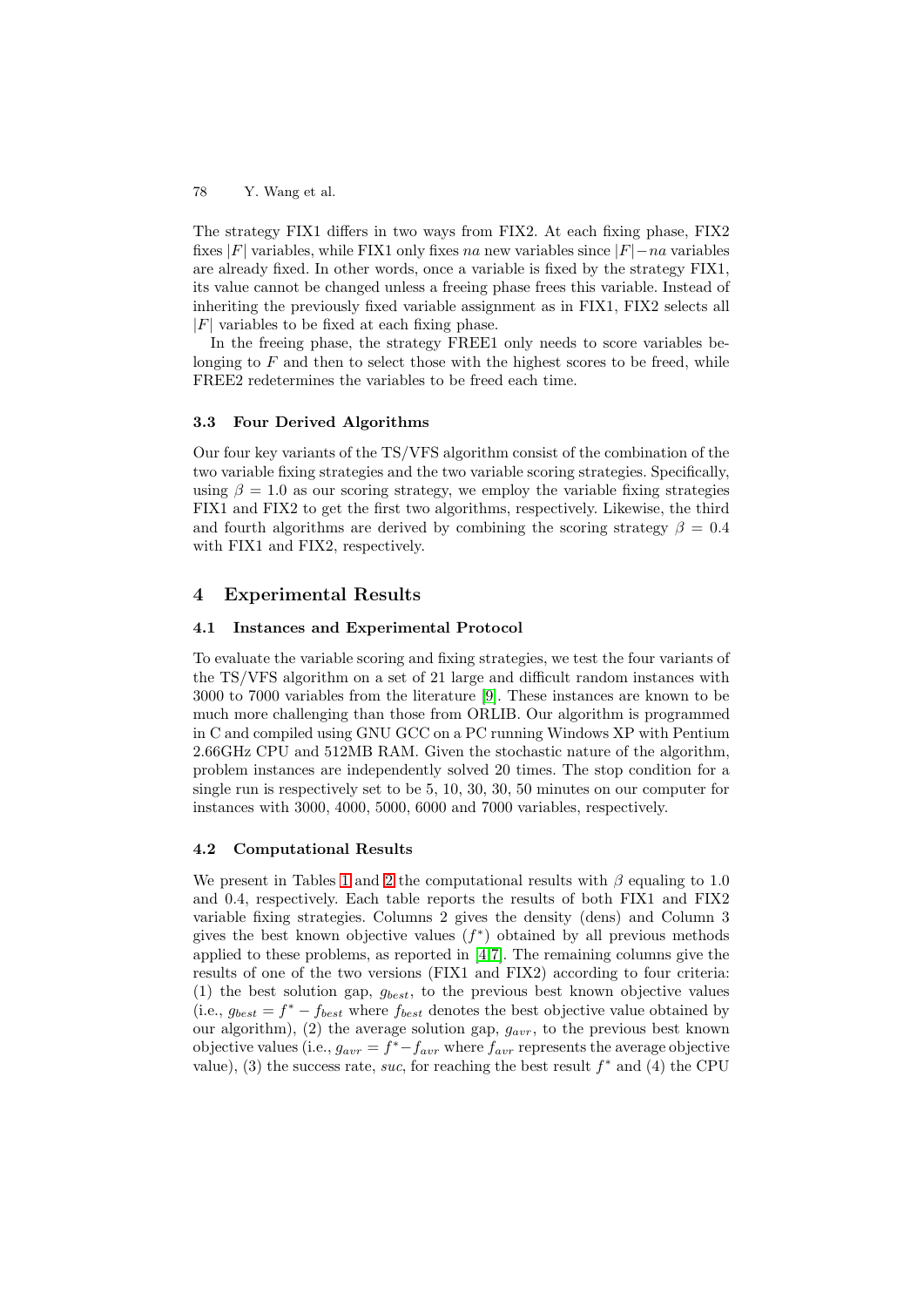<span id="page-7-0"></span>**Table 1.** Results of TS/VFS algorithms with variable fixing strategies FIX1 and FIX2  $(\beta = 1.0)$ 

| Instance | dens | $f^\ast$ | FIX1           |           |                |           |                |  | FIX2           |           |                |           |                | $^{Sd}$ |
|----------|------|----------|----------------|-----------|----------------|-----------|----------------|--|----------------|-----------|----------------|-----------|----------------|---------|
|          |      |          | $g_{best}$     | $g_{avr}$ | $_{suc}$       | $t_{avr}$ | $t_{best}$     |  | $g_{best}$     | $g_{avr}$ | $_{suc}$       | $t_{avr}$ | $t_{best}$     |         |
| p3000.1  | 0.5  | 3931583  | $\theta$       | 413       | 15             | 172       | 40             |  | $\theta$       | 3193      | 5              | 54        | 63             | Υ       |
| p3000.2  | 0.8  | 5193073  | $\theta$       | $\theta$  | 20             | 62        | $\overline{2}$ |  | $\overline{0}$ | 397       | 12             | 26        | 5              | Y       |
| p3000.3  | 0.8  | 5111533  | $\overline{0}$ | 71        | 18             | 115       | 6              |  | $\theta$       | 1144      | $\overline{2}$ | 43        | $\overline{4}$ | Y       |
| p3000.4  | 1.0  | 5761822  | $\theta$       | 114       | 16             | 93        | 5              |  | $\overline{0}$ | 3119      | 7              | 61        | 7              | Y       |
| p3000.5  | 1.0  | 5675625  | $\overline{0}$ | 372       | 8              | 86        | 5              |  | $\theta$       | 1770      | $\overline{2}$ | 147       | 16             | Y       |
| p4000.1  | 0.5  | 6181830  | $\overline{0}$ | $\Omega$  | 20             | 65        | 14             |  | $\overline{0}$ | 319       | 19             | 74        | 16             | N       |
| p4000.2  | 0.8  | 7801355  | $\overline{0}$ | 1020      | 11             | 295       | 64             |  | $\overline{0}$ | 2379      | 5              | 81        | 59             | Y       |
| p4000.3  | 0.8  | 7741685  | $\overline{0}$ | 181       | 18             | 201       | 17             |  | $\theta$       | 1529      | 9              | 58        | 20             | Y       |
| p4000.4  | 1.0  | 8711822  | $\overline{0}$ | 114       | 18             | 171       | 56             |  | $\theta$       | 1609      | 9              | 209       | 39             | Y       |
| p4000.5  | 1.0  | 8908979  | $\theta$       | 1376      | 9              | 231       | 58             |  | $\theta$       | 2949      | $\overline{2}$ | 231       | 134            | Υ       |
| p5000.1  | 0.5  | 8559680  | $\theta$       | 670       | 1              | 999       | 999            |  | 368            | 2429      | $\Omega$       | 1800      | 1800           | Y       |
| p5000.2  | 0.8  | 10836019 | $\overline{0}$ | 1155      | 6              | 740       | 47             |  | 582            | 2528      | $\Omega$       | 1800      | 1800           | Y       |
| p5000.3  | 0.8  | 10489137 | $\theta$       | 865       | 3              | 1037      | 279            |  | 354            | 4599      | $\overline{0}$ | 1800      | 1800           | Y       |
| p5000.4  | 1.0  | 12252318 | $\theta$       | 1172      | 3              | 1405      | 1020           |  | 608            | 4126      | $\overline{0}$ | 1800      | 1800           | Y       |
| p5000.5  | 1.0  | 12731803 | $\theta$       | 268       | 13             | 1003      | 192            |  | $\theta$       | 2941      | 3              | 588       | 279            | Y       |
| p6000.1  | 0.5  | 11384976 | $\overline{0}$ | 914       | 6              | 451       | 68             |  | $\theta$       | 4694      | $\overline{4}$ | 550       | 209            | Y       |
| p6000.2  | 0.8  | 14333855 | $\theta$       | 1246      | 1              | 739       | 739            |  | 88             | 3332      | $\Omega$       | 1800      | 1800           | Y       |
| p6000.3  | 1.0  | 16132915 | $\overline{0}$ | 2077      | $\overline{2}$ | 1346      | 1267           |  | 2184           | 8407      | $\theta$       | 1800      | 1800           | Y       |
| p7000.1  | 0.5  | 14478676 | $\theta$       | 2315      | 1              | 2470      | 2470           |  | 744            | 4155      | $\theta$       | 3000      | 3000           | Y       |
| p7000.2  | 0.8  | 18249948 | 716            | 2340      | $\Omega$       | 3000      | 3000           |  | 2604           | 6164      | $\Omega$       | 3000      | 3000           | Y       |
| p7000.3  | 1.0  | 20446407 | $\overline{0}$ | 2151      | 7              | 981       | 478            |  | $\theta$       | 8150      | 5              | 1836      | 149            | Y       |
| Average  |      |          | 34             | 897       | 9.3            | 746       | 516            |  | 359            | 3330      | 4.0            | 988       | 848            | Υ       |

time, consisting of the average time and the best time, t*avr* and t*best* (in seconds), for reaching the best result  $f^*$ . The last column Sd indicates the superiority of FIX1 over FIX2 when a 95% confidence t-test is performed in terms of the objective values. Furthermore, the last row "Average" indicates the summary of the algorithm's average performance.

Table [1](#page-7-0) shows the computational results of variable fixing strategies FIX1 and FIX2 where  $\beta = 1.0$ . One observes that for all the considered criteria, FIX1 outperforms FIX2 for almost all the instances. Specifically, FIX1 is able to reach the previous best known objectives for all instances except one (p7000.2) while FIX2 fails for 8 cases. Moreover, FIX1 has an average success rate of 9.3 over 20 runs, more than two times larger than FS2's 4.0. FIX1 is also superior to FIX2 when it comes to the average gap to the best known objective values. In addition, FIX1 performs slightly better than FIX2 in terms of the CPU time to reach the best values. The T-test also demonstrates that FIX1 is significantly better than FIX2 except only one case (p4000.1).

Table [2](#page-8-0) gives the computational results of variable fixing strategies FIX1 and FIX2 when  $\beta$  is set to be 0.4 instead of 1.0. From Table [2,](#page-8-0) we observe that FIX1 outperforms FIX2 in terms of all the considered criteria, including g*best*, g*avr*, suc, t*avr* and t*best*. One also notices that this is quite similar to the case of  $\beta = 1.0$ . Therefore, we can conclude that the variable fixing strategy FIX1 is generally superior to FIX2 when using the two variable scoring strategies considered in this paper. In other words, the two variable scoring strategies have a similar influence on the computational results. The ability of the tabu search method using FIX1 to obtain all of the best known solutions in the literature places this method on a par with the best methods like [\[4](#page-11-9)[,7\]](#page-11-5), while its solution times are better than those obtained in [\[4\]](#page-11-9).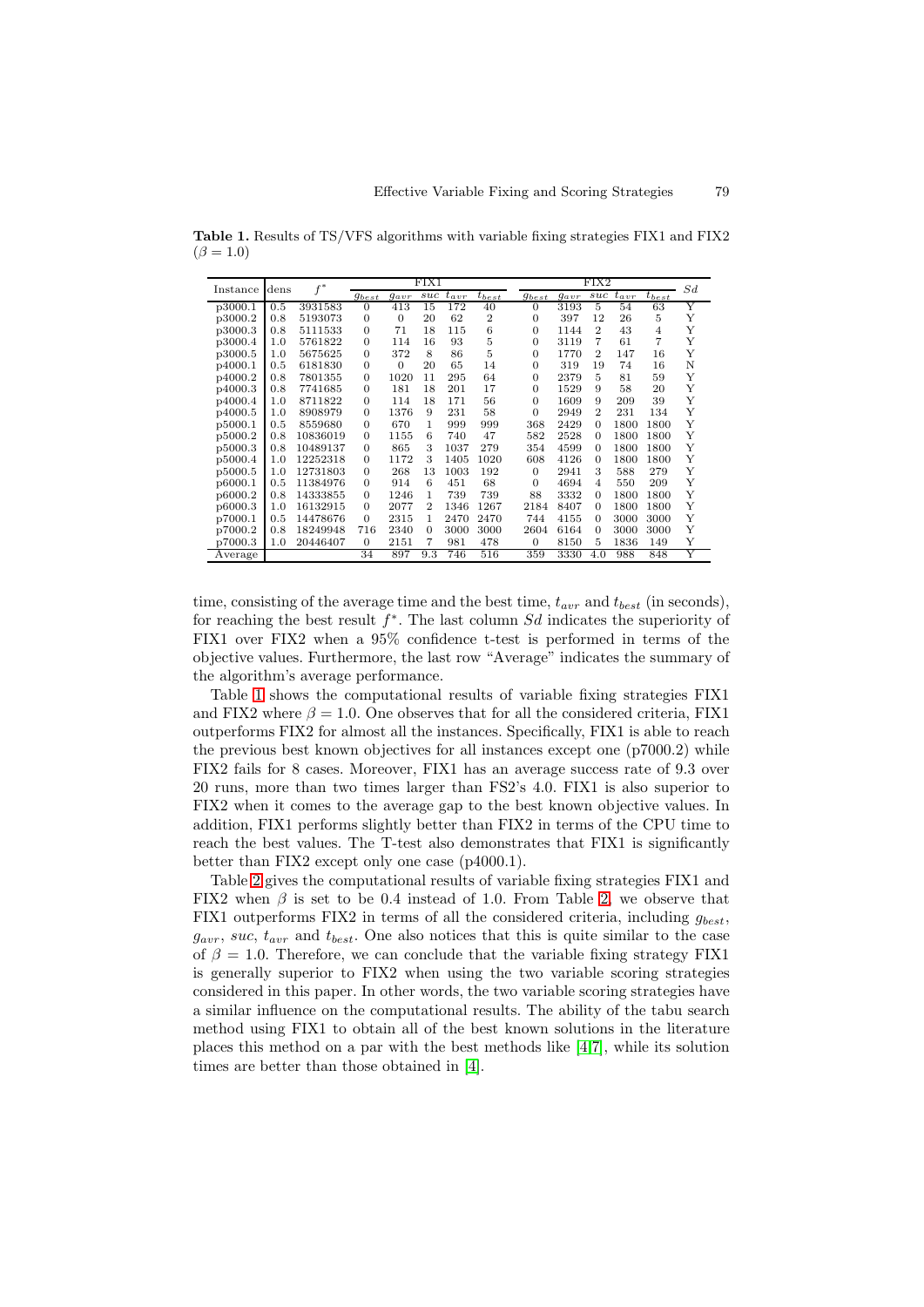<span id="page-8-0"></span>**Table 2.** Results of TS/VFS algorithms with variable fixing strategies FIX1 and FIX2  $(\beta = 0.4)$ 

| Instance | dens | $f^\ast$ |                | $\rm FIX1$     |                | FIX2      |                |                |           |                | $^{Sd}$   |                |   |
|----------|------|----------|----------------|----------------|----------------|-----------|----------------|----------------|-----------|----------------|-----------|----------------|---|
|          |      |          | $g_{best}$     | $g_{avr}$      | $_{suc}$       | $t_{avr}$ | $t_{best}$     | $g_{best}$     | $g_{avr}$ | $_{suc}$       | $t_{avr}$ | $t_{best}$     |   |
| p3000.1  | 0.5  | 3931583  | 0              | 308            | 16             | 98        | 4              | 0              | 3315      | 5              | 75        | $\overline{2}$ | Υ |
| p3000.2  | 0.8  | 5193073  | $\theta$       | $\theta$       | 20             | 59        | 9              | $\theta$       | 488       | 13             | 50        | 3              | Y |
| p3000.3  | 0.8  | 5111533  | $\theta$       | 166            | 17             | 108       | $\overline{2}$ | 0              | 1355      | $\overline{4}$ | 28        | 5              | Υ |
| p3000.4  | 1.0  | 5761822  | $\theta$       | 19             | 19             | 109       | 24             | $\theta$       | 1684      | 10             | 74        | $\overline{2}$ | Y |
| p3000.5  | 1.0  | 5675625  | $\theta$       | 275            | 11             | 147       | 14             | $\overline{0}$ | 1796      | 3              | 154       | 40             | Y |
| p4000.1  | 0.5  | 6181830  | $\theta$       | $\overline{0}$ | 20             | 61        | 13             | 0              | 354       | 19             | 78        | 3              | N |
| p4000.2  | 0.8  | 7801355  | $\theta$       | 783            | 11             | 369       | 44             | 0              | 2722      | 3              | 382       | 106            | Y |
| p4000.3  | 0.8  | 7741685  | $\theta$       | 254            | 17             | 234       | 29             | 0              | 1474      | 8              | 75        | 29             | Y |
| p4000.4  | 1.0  | 8711822  | $\theta$       | 75             | 19             | 250       | 13             | 0              | 2537      | 7              | 158       | 12             | Υ |
| p4000.5  | 1.0  | 8908979  | $\theta$       | 1769           | 8              | 361       | 275            | 0              | 3112      | 3              | 101       | 41             | Υ |
| p5000.1  | 0.5  | 8559680  | $\theta$       | 791            | $\overline{2}$ | 721       | 228            | 325            | 2798      | $\overline{0}$ | 1800      | 1800           | Y |
| p5000.2  | 0.8  | 10836019 | $\theta$       | 860            | 4              | 540       | 37             | $\theta$       | 2397      | 1              | 45        | 45             | Υ |
| p5000.3  | 0.8  | 10489137 | $\theta$       | 1698           | 5              | 702       | 292            | 354            | 4939      | $\overline{0}$ | 1800      | 1800           | Y |
| p5000.4  | 1.0  | 12252318 | $\theta$       | 1123           | $\overline{2}$ | 103       | 76             | 444            | 3668      | $\theta$       | 1800      | 1800           | Υ |
| p5000.5  | 1.0  | 12731803 | $\theta$       | 455            | 12             | 747       | 261            | $\theta$       | 3250      | 3              | 145       | 114            | Υ |
| p6000.1  | 0.5  | 11384976 | $\theta$       | 1450           | 9              | 1014      | 432            | 0              | 5405      | $\overline{2}$ | 1178      | 768            | Y |
| p6000.2  | 0.8  | 14333855 | $\theta$       | 1079           | 3              | 911       | 515            | 0              | 4923      | 1              | 192       | 192            | Υ |
| p6000.3  | 1.0  | 16132915 | $\theta$       | 2320           | 3              | 1000      | 642            | 0              | 6137      | 1              | 147       | 147            | Υ |
| p7000.1  | 0.5  | 14478676 | $\theta$       | 1784           | $\overline{2}$ | 1519      | 785            | 1546           | 4556      | $\theta$       | 3000      | 3000           | Υ |
| p7000.2  | 0.8  | 18249948 | $\theta$       | 2743           | 1              | 2238      | 2238           | 1710           | 5986      | $\Omega$       | 3000      | 3000           | Υ |
| p7000.3  | 1.0  | 20446407 | $\mathbf{0}$   | 3971           | 3              | 1457      | 870            | $\mathbf{0}$   | 11604     | 1              | 1113      | 1113           | Y |
| Average  |      |          | $\overline{0}$ | 1044           | 9.7            | 607       | 324            | 209            | 3548      | 4.0            | 733       | 668            | Y |

# **5 Discussion and Analysis**

We now turn our attention to discussing and analyzing some key factors which may explain the performance difference of algorithms when using different variable fixing and scoring strategies. For this purpose, we examine the Variables Fixing Errors (number of wrongly fixed variables) relative to the putative optimal solution and show a fitness landscape analysis of high-quality solutions.



<span id="page-8-1"></span>**Fig. 1.** Comparison of variable fixing errors between two fixing strategies

#### **5.1 Variable Fixing Errors**

As previously demonstrated, the variable fixing strategy FIX1 dominates FIX2 with both scoring strategies (with  $\beta = 1.0$  and  $\beta = 0.4$ ). In order to ascertain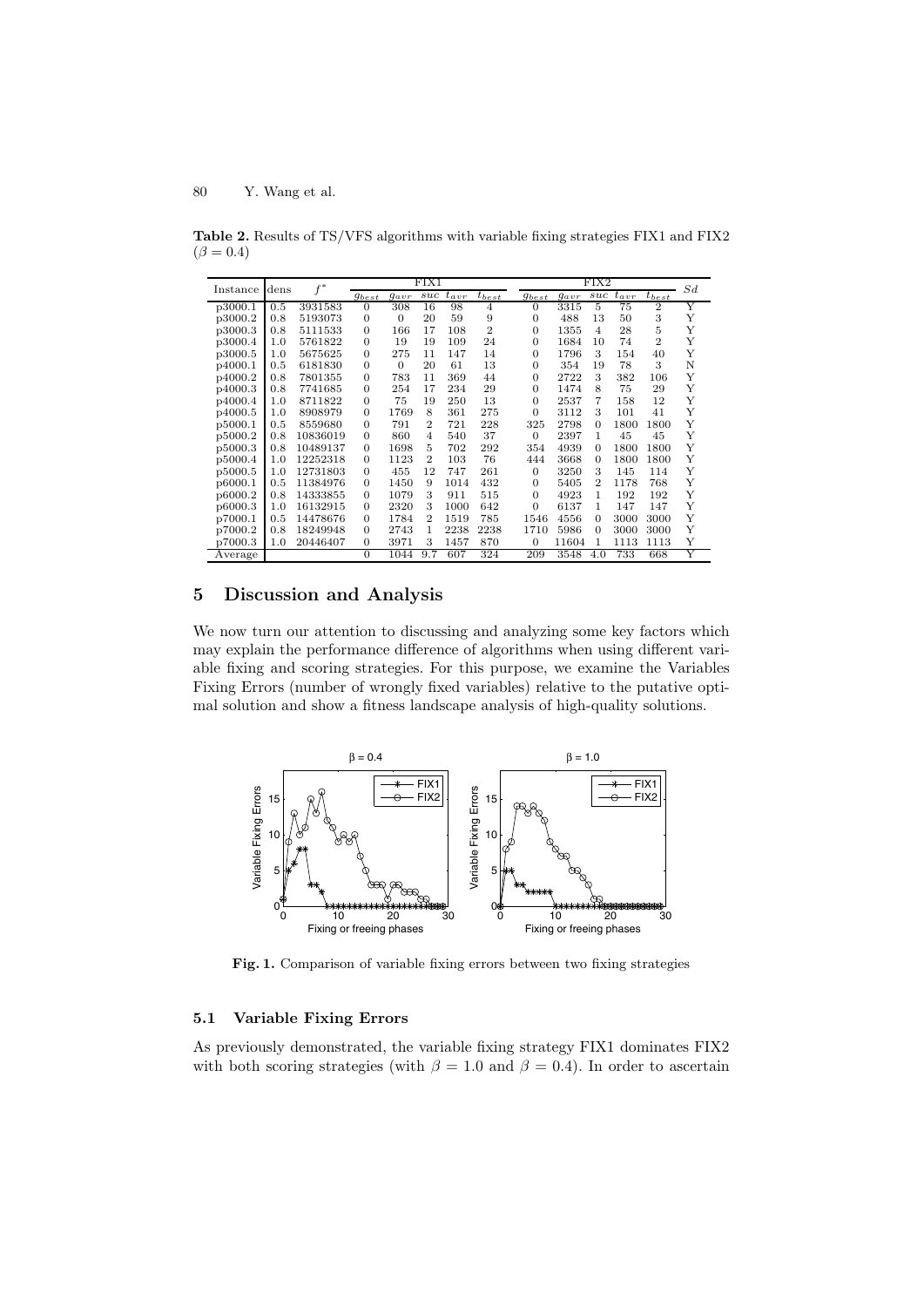why this is the case, we conduct an experiment to compare the total number of wrongly fixed variables during the search using these two variable fixing strategies. For this, we carry out our experiment on instance p5000.5 and repeat the experiment 20 times. For each run, we count, after each fixing or freeing phase, the number of mismatched variables of the current (possibly partial) solution with respect to the best known solution<sup>[1](#page-9-0)</sup>. Figure [1,](#page-8-1) where each point represents the accumulated Variable Fixing Errors over 20 runs, shows how the variable fixing strategies affect the Variable Fixing Errors at each fixing or freeing phase under two variable scoring strategies: the left one is for  $\beta = 0.4$  and the right is for  $\beta = 1.0$ . From Figure [1,](#page-8-1) one observes that the number of variable fixing errors induced by FIX1 and FIX2 (with both scoring strategies) increases rapidly at the beginning of the search and then decreases gradually when the search progresses. However, the number of the Variable Fixing Errors of FIX1 is much smaller than that of FIX2 throughout the search process. This observation together with the results in Tables [1](#page-7-0) and [2](#page-8-0) demonstrate that the variable fixing strategy plays a vital role in our TS/VFS algorithm for both  $\beta = 1.0$  and  $\beta = 0.4$ .

#### **5.2 Fitness Distance Correlation Analysis**

In this section, we show a search landscape analysis using the fitness distance correlation [\[5\]](#page-11-11), which estimates how closely the fitness and distance are related to the nearest optimum in the search space. For this purpose, we collect a large number of high-quality solutions by performing 20 independent runs of our TS/VFS algorithm, each run being allowed 30 fixing and freeing phases, where each phase has 20 elite solutions recorded in the population P. Thus,  $20 * 30 * 20 = 12,000$ solutions are collected and plotted. Figures [2](#page-10-0) and [3](#page-10-1) show the hamming distance between these solutions to the best known solution against the fitness difference  $\Delta f = f^*$  -  $f(x^k)$  of these high-quality solutions for instances p5000.1 and p5000.5, respectively.

Figure [2](#page-10-0) discloses that the majority of the high quality solutions produced by variable fixing strategy FIX1 (two upper sub-figures) has a much wider distance range than the solutions produced by strategy FIX2 (two bottom sub-figures), which indicates that the search space of FIX1 is more dispersed than that of FIX2. Moreover, the high-quality solutions of FIX1 are much closer to the xaxis than FIX2, implying that FIX1 can obtain better objective values than FIX2. In sum, this indicates the higher performance of the FIX1 strategy.

Figure [3](#page-10-1) presents a trend quite similar to that of Figure [2](#page-10-0) in terms of the solutions' distance range and the percentage of high quality solutions when comparing the two variable fixing strategies FIX1 (two upper sub-figures) and FIX2 (two bottom sub-figures). However, a clear difference from Figure [2](#page-10-0) is that high quality solutions are distributed in a wider range. In particular, the distribution of solutions is more continuous and does not produce the "isolated cluster effect" shown in Figure [2.](#page-10-0) This indicates that instance p5000.5 is much easier

<span id="page-9-0"></span><sup>1</sup> The best known solutions are obtained by different algorithms, sharing exactly the same assignment. Thus, we assume that it is very likely to be the optimal solution.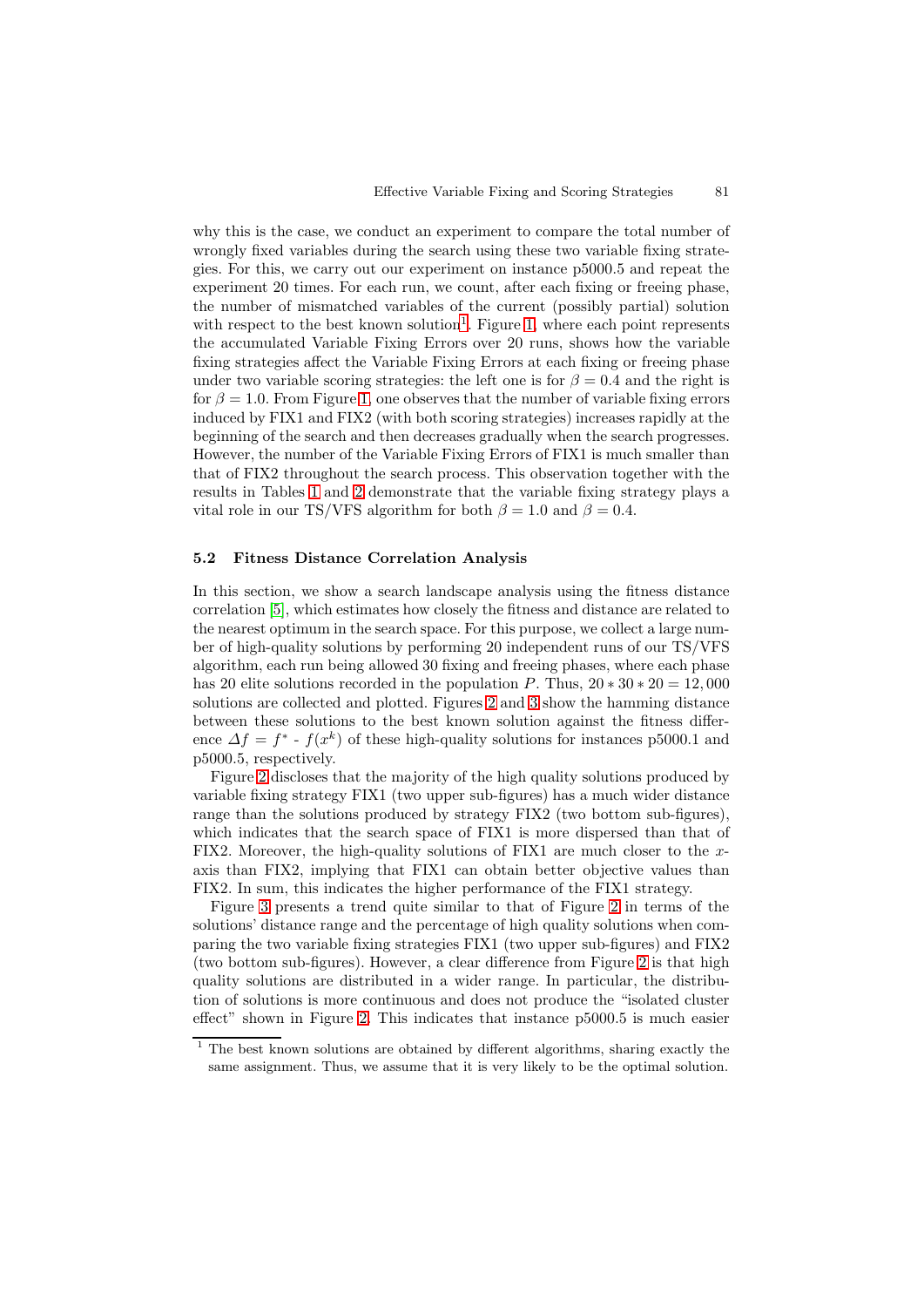

**Fig. 2.** Fitness distance correlation: instance p5000.1

<span id="page-10-0"></span>

**Fig. 3.** Fitness distance correlation: instance p5000.5

<span id="page-10-1"></span>than p5000.1 to solve as shown in Tables [1](#page-7-0) and [2.](#page-8-0) Indeed, for instance p5000.5, the search space seems smoother, enabling the search to traverse easily from solutions that are far from optimal to the best known solution.

## **6 Conclusions**

To build better algorithms that make use of variable fixing and scoring, it is important to understand and explain the performance variations produced by